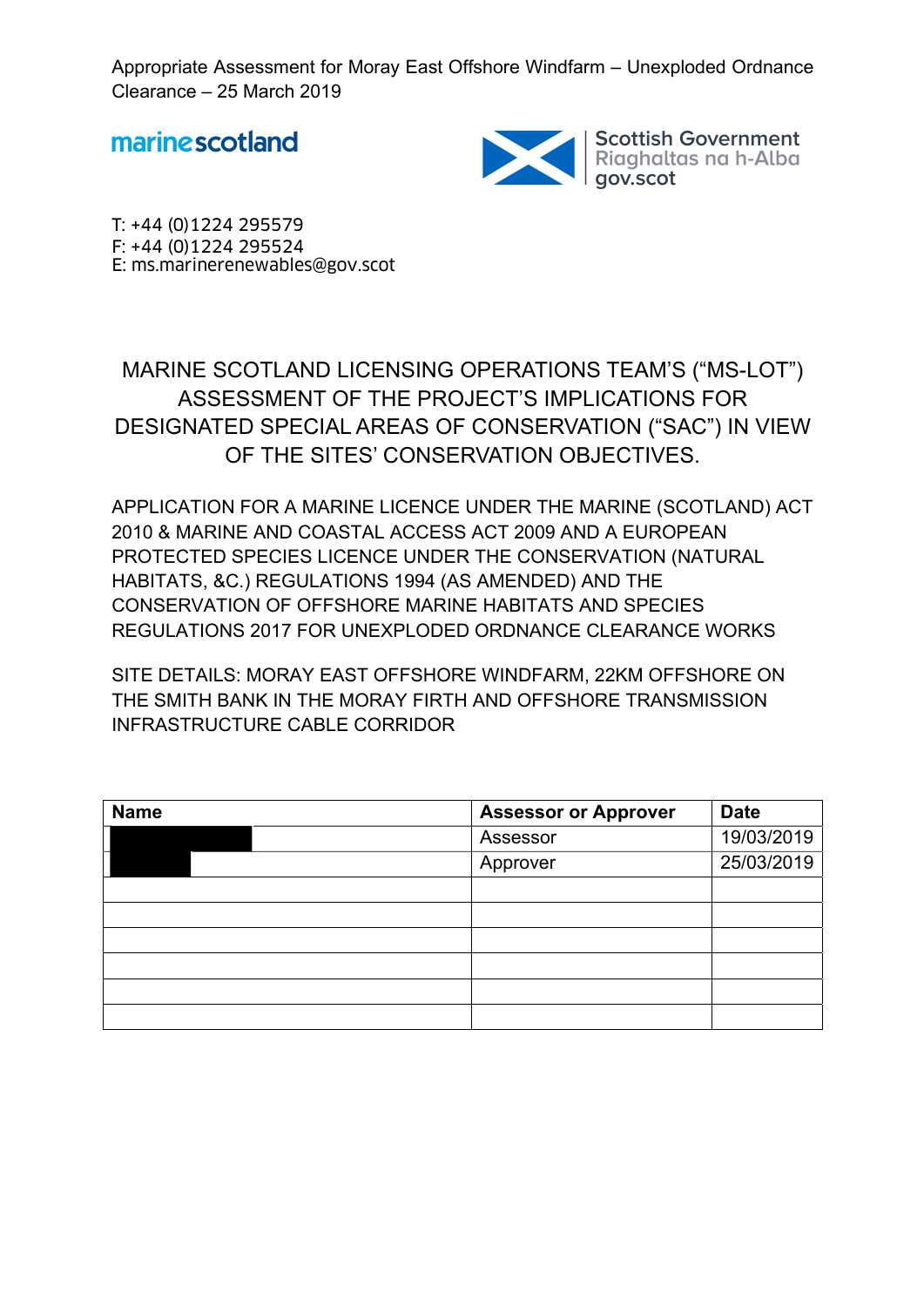## **TABLE OF CONTENTS**

| 1  |                                                                                     |  |
|----|-------------------------------------------------------------------------------------|--|
| 2  |                                                                                     |  |
| 3  |                                                                                     |  |
|    |                                                                                     |  |
| 4  |                                                                                     |  |
| 5  |                                                                                     |  |
|    |                                                                                     |  |
| 6  | Background information and qualifying interests for the relevant Natura sites       |  |
|    |                                                                                     |  |
|    | <b>SECTION 3: ASSESSMENT IN RELATION TO REGULATION 48 OF THE</b>                    |  |
|    |                                                                                     |  |
|    | <b>CONSERVATION (NATURAL HABITATS, &amp;C.) REGULATIONS 1994 AND</b>                |  |
|    | REGULATION 25 OF THE OFFSHORE MARINE CONSERVATION (NATURAL                          |  |
|    |                                                                                     |  |
| 7  |                                                                                     |  |
| 8  | Appropriate assessment of the implications for the site in view of the site's       |  |
|    |                                                                                     |  |
| 9  |                                                                                     |  |
|    | Table 1 Dredging operations identified as having a likely significant effect on the |  |
|    | bottlenose dolphin qualifying feature of the Moray Firth SAC 16                     |  |
| 10 |                                                                                     |  |
|    |                                                                                     |  |

## **LIST OF FIGURES AND TABLES**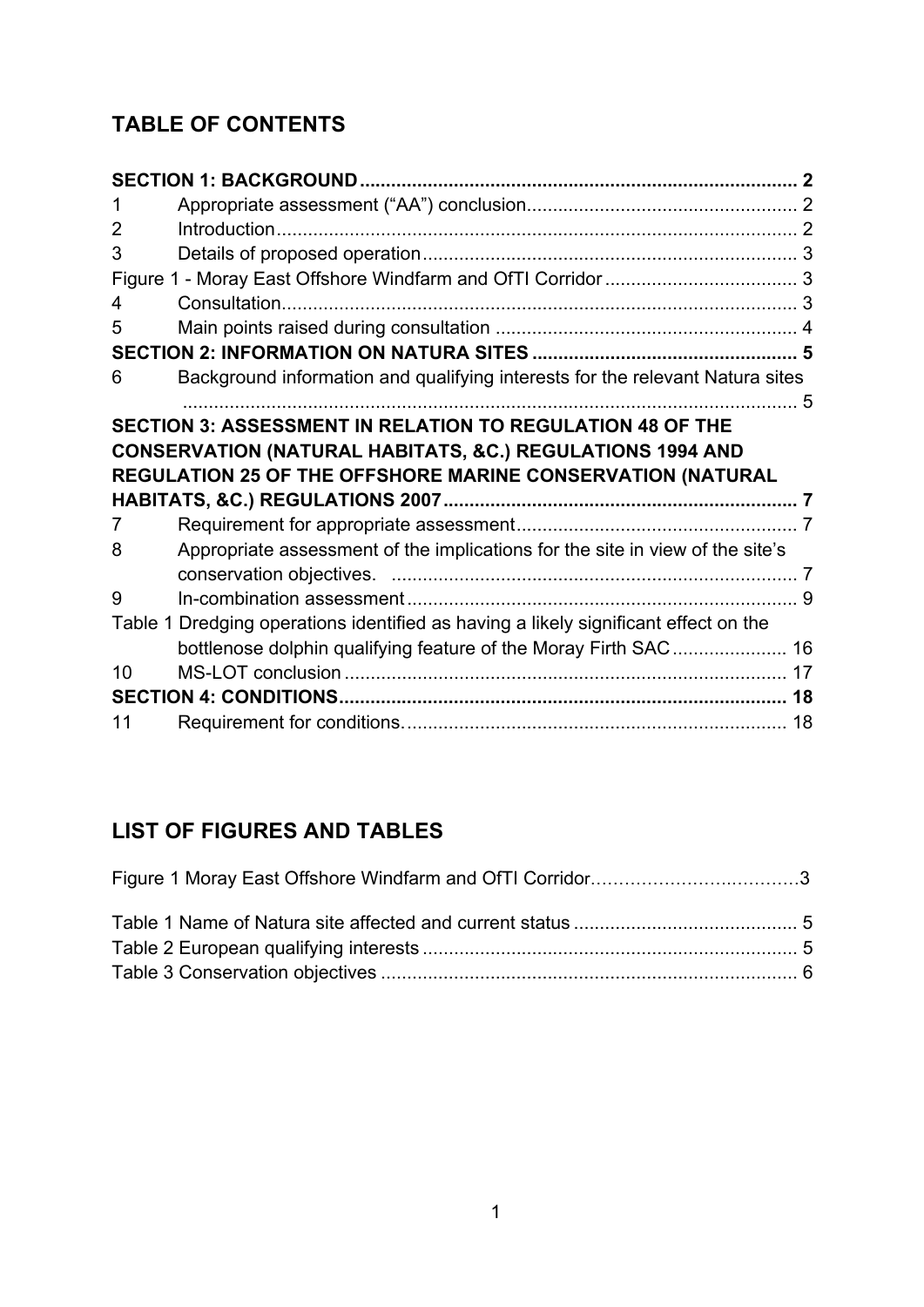## MARINE SCOTLAND LICENSING OPERATIONS TEAM'S ("MS-LOT") ASSESSMENT OF THE PROJECT'S IMPLICATIONS FOR DESIGNATED SPECIAL AREAS OF CONSERVATION IN VIEW OF THE SITES' CONSERVATION OBJECTIVES.

APPLICATION FOR A MARINE LICENCE UNDER THE MARINE (SCOTLAND) ACT 2010 & MARINE AND COASTAL ACCESS ACT 2009 AND A EUROPEAN PROTECTED SPECIES LICENCE UNDER THE CONSERVATION (NATURAL HABITATS, &C.) REGULATIONS 1994 (AS AMENDED) AND THE CONSERVATION OF OFFSHORE MARINE HABITATS AND SPECIES REGULATIONS 2017 FOR UNEXPLODED ORDNANCE CLEARANCE WORKS

## **SECTION 1: BACKGROUND**

## **1 Appropriate assessment ("AA") conclusion**

1.1 This AA concludes that there will be no adverse effect on the site integrity of the Moray Firth Special Area Conservation ("SAC") or the Dornoch Firth and Morrich More SAC from the Moray Offshore Windfarm (East) Limited ("Moray East") proposal to carry out Unexploded Ordnance ("UXO") clearance work, either in isolation or in-combination with other plans or projects providing the conditions set out in Section 4 are complied with.

## **2 Introduction**

- 2.1 This is a record of the AA of the Moray East proposal to carry out UXO clearance work. The assessment has been undertaken by MS-LOT. This assessment is required under Regulation 48 of the Conservation (Natural Habitats, &c.) Regulations 1994 (as amended) and Regulation 28 of The Conservation of Offshore Marine Habitats and Species Regulations 2017 (collectively referred to as "the Regulations") . This AA is in accordance with Council Directive 92/43/EEC on the conservation of natural habitats and of wild fauna and flora ("the Habitats Directive") and Council Directive 2009/147/EC on the conservation of wild birds. MS-LOT, as the 'competent authority' under the Regulations, has to be satisfied that the project will not adversely affect the integrity of any European site (SAC and special protection areas ("SPA")) before it can grant consent for the project.
- 2.2 A detailed AA has been undertaken and Scottish Natural Heritage ("SNH") has been consulted.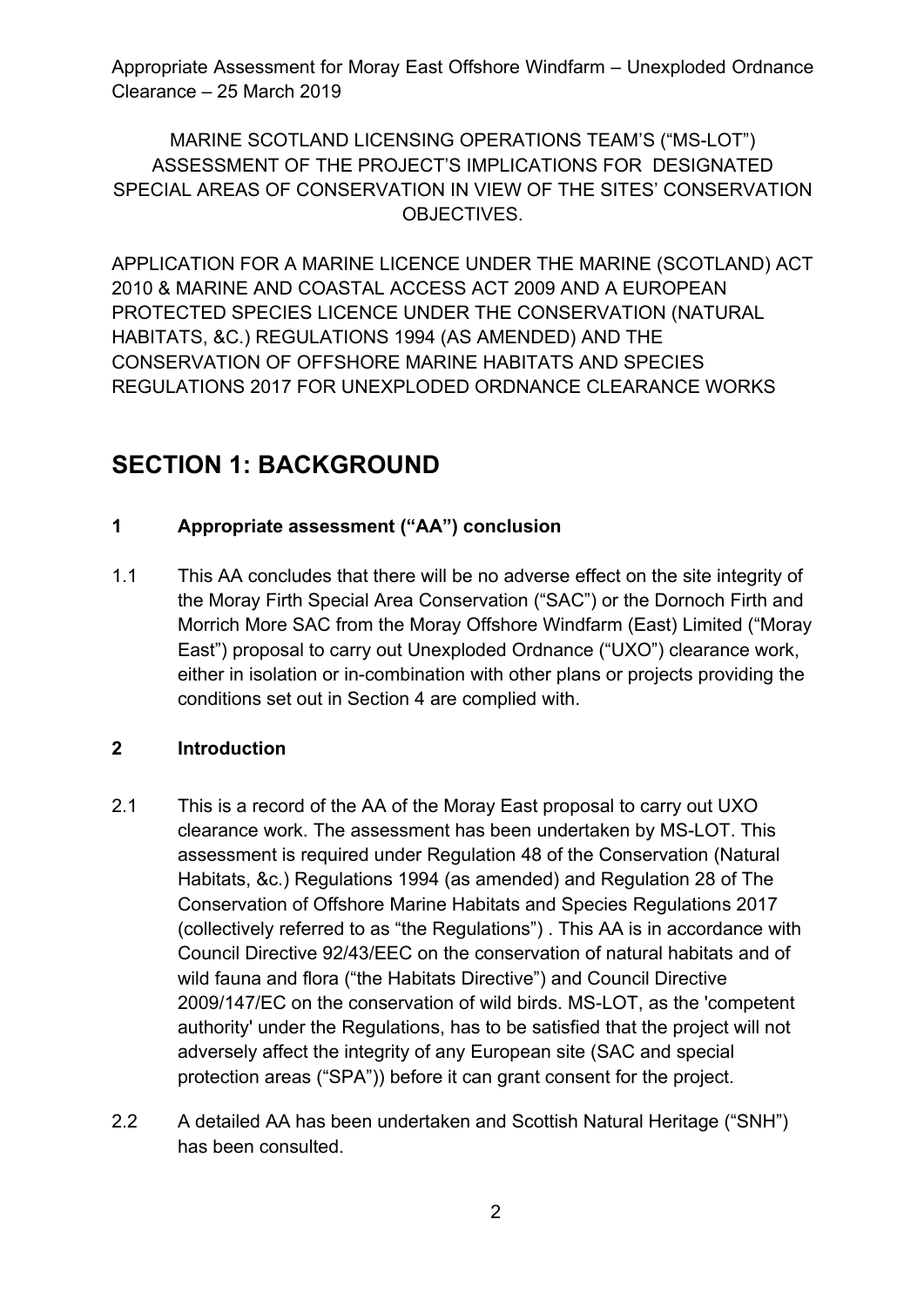## **3 Details of proposed operation**

3.1 Moray East propose to carry out UXO clearance work at the site of the Moray East Offshore Windfarm and Offshore Transmission Infrastructure ("OfTI") corridor (*see Figure 1*). These works will require both a marine licence and European protected species licence.



**Figure 1 - Moray East Offshore Windfarm and OfTI Corridor** 

3.2 The proposed works are planned to commence on 26 March 2019 and completed by 31 May 2019. A total of 18 UXO across the wind farm site and OfTI corridor will be cleared using controlled detonation. Moray East note three options for UXO disposal: in-situ detonation; relocation of UXO prior to detonation; and recovery of UXO to the deck of the vessel. Acoustic Deterrent Devices ("ADDs") and soft start charges will be used to encourage marine mammals to flee beyond the mitigation zone.

#### **4 Consultation**

4.1 SNH were consulted on the application on 18 December 2018 and replied on 16 January 2019.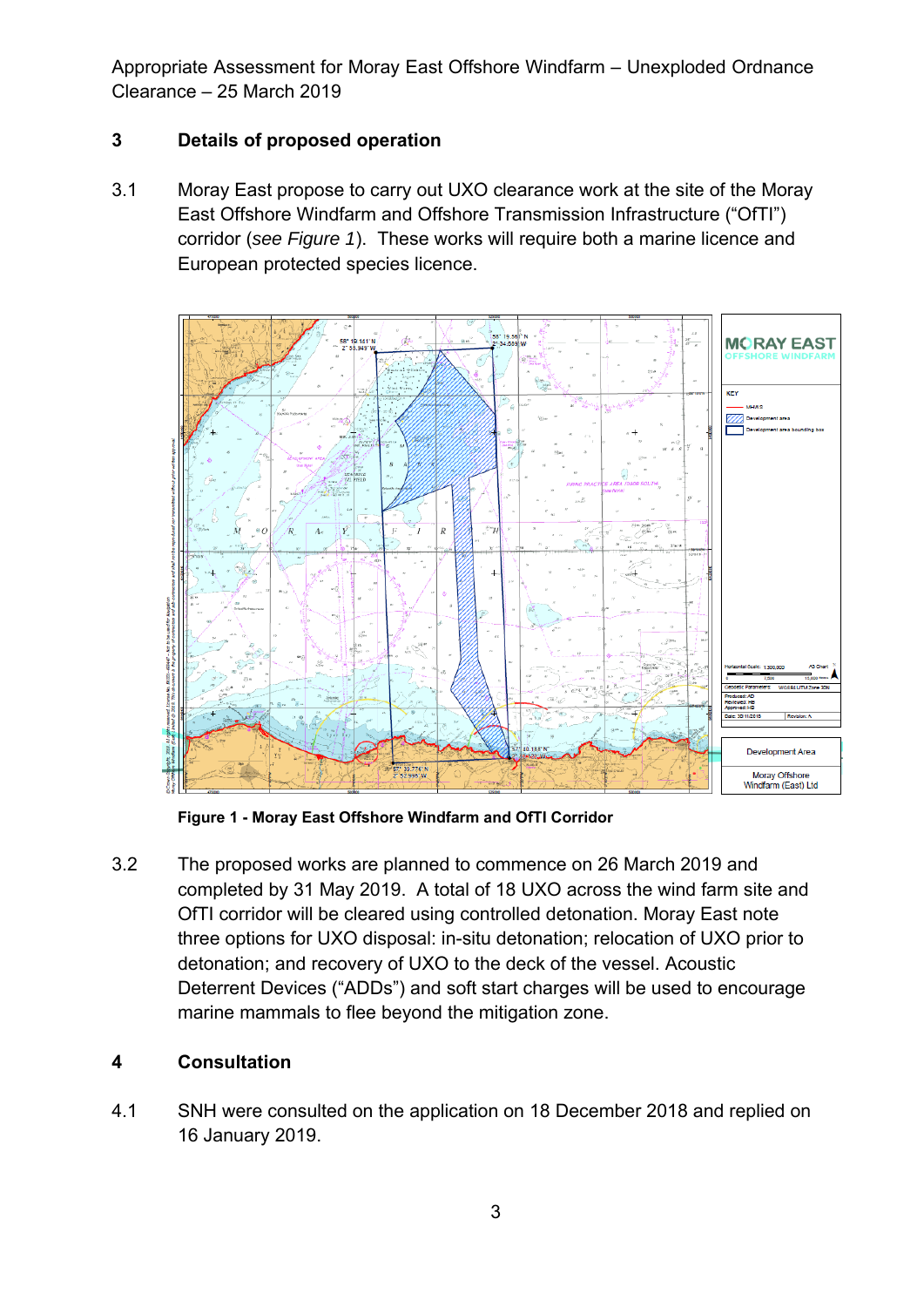- 4.2 Further clarification was sought from SNH on 20 February 2019 on receipt of the UXO marine mammal assessment update. SNH provided a response on 22 February 2019.
- 4.3 Moray East subsequently provided an UXO noise monitoring requirements memo on 7 March 2019, outlining their proposed approach to noise monitoring during the UXO detonations. Confirmation from SNH that this approach was acceptable was received on 12 March 2019.

#### **5 Main points raised during consultation**

5.1 SNH noted that the proposal is likely to have a significant effect on the bottlenose dolphin (*Tursiops truncatus*) in relation to the Moray Firth SAC and the harbour seal (*Phoca vitulina*) in relation to the Dornoch Firth and Morrich More SAC.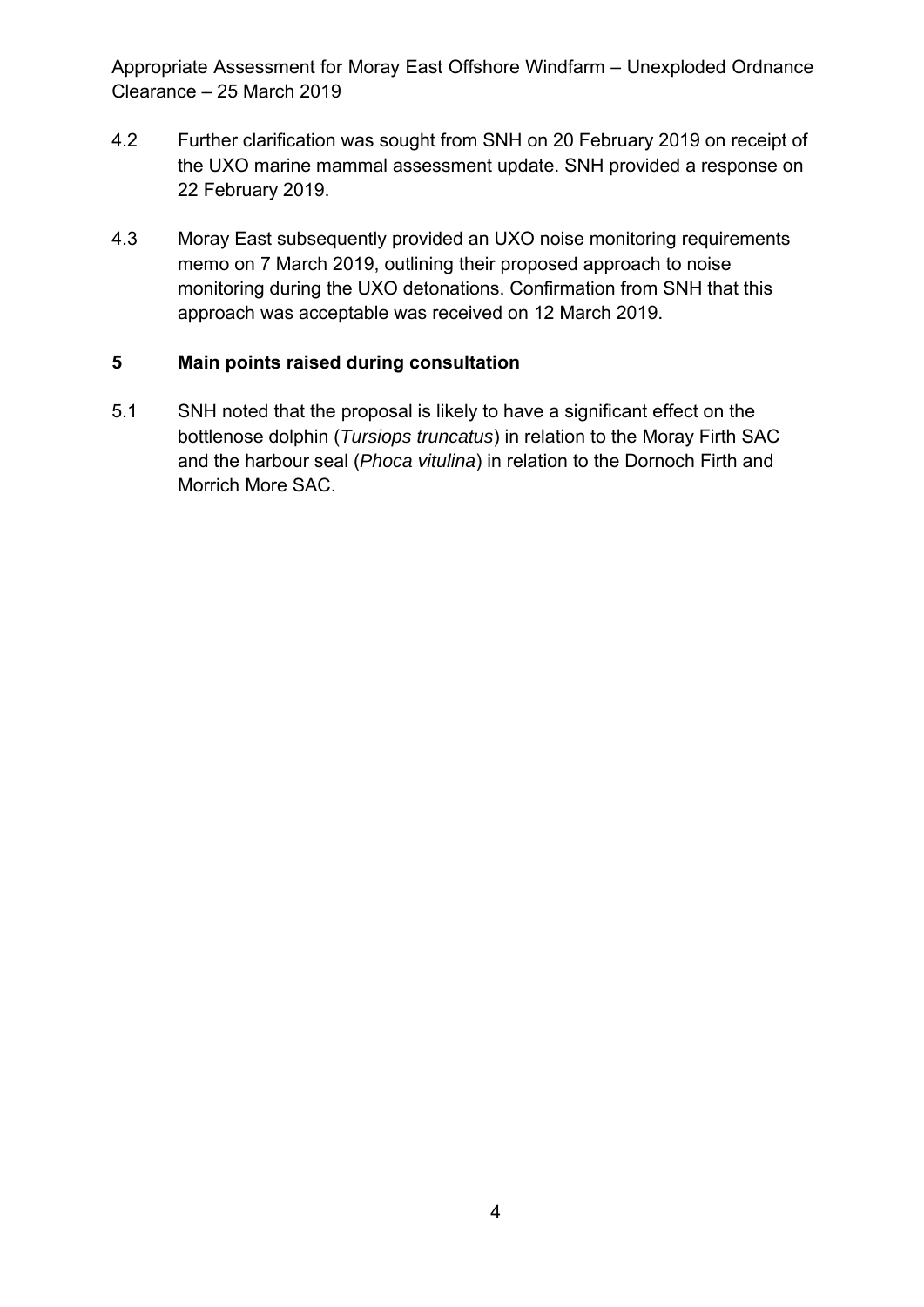## **SECTION 2: INFORMATION ON NATURA SITES**

### **6 Background information and qualifying interests for the relevant Natura sites**

6.1 This section provides links to the Scottish Natural Heritage Interactive website where the background information on the site being considered in this assessment is available. The qualifying interests for the sites are listed as are the conservation objectives.

### **Table 1 Name of Natura site affected and current status**

**Moray Firth SAC:**  https://gateway.snh.gov.uk/sitelink/siteinfo.jsp?pa code=8327

**Dornoch Firth and Morrich More SAC:**  http://gateway.snh.gov.uk/sitelink/siteinfo.jsp?pa code=8242

## **Table 2 European qualifying interests**

#### **Moray Firth SAC:**  Bottlenose dolphins (*Tursiops truncatus*) Subtidal sandbanks

#### **Dornoch Firth and Morrich More SAC:**

Atlantic salt meadows Coastal dune heathland Dune grassland Dunes with juniper thickets **Estuaries** Glasswort and other annuals colonising mud and sand Harbour seal (*Phoca vitulina*) Humid dune slacks Intertidal mudflats and sandflats Lime-deficient dune heathland with crowberry Otter (*Lutra lutra*) Reefs Shifting dunes Shifting dunes with marram Subtidal sandbanks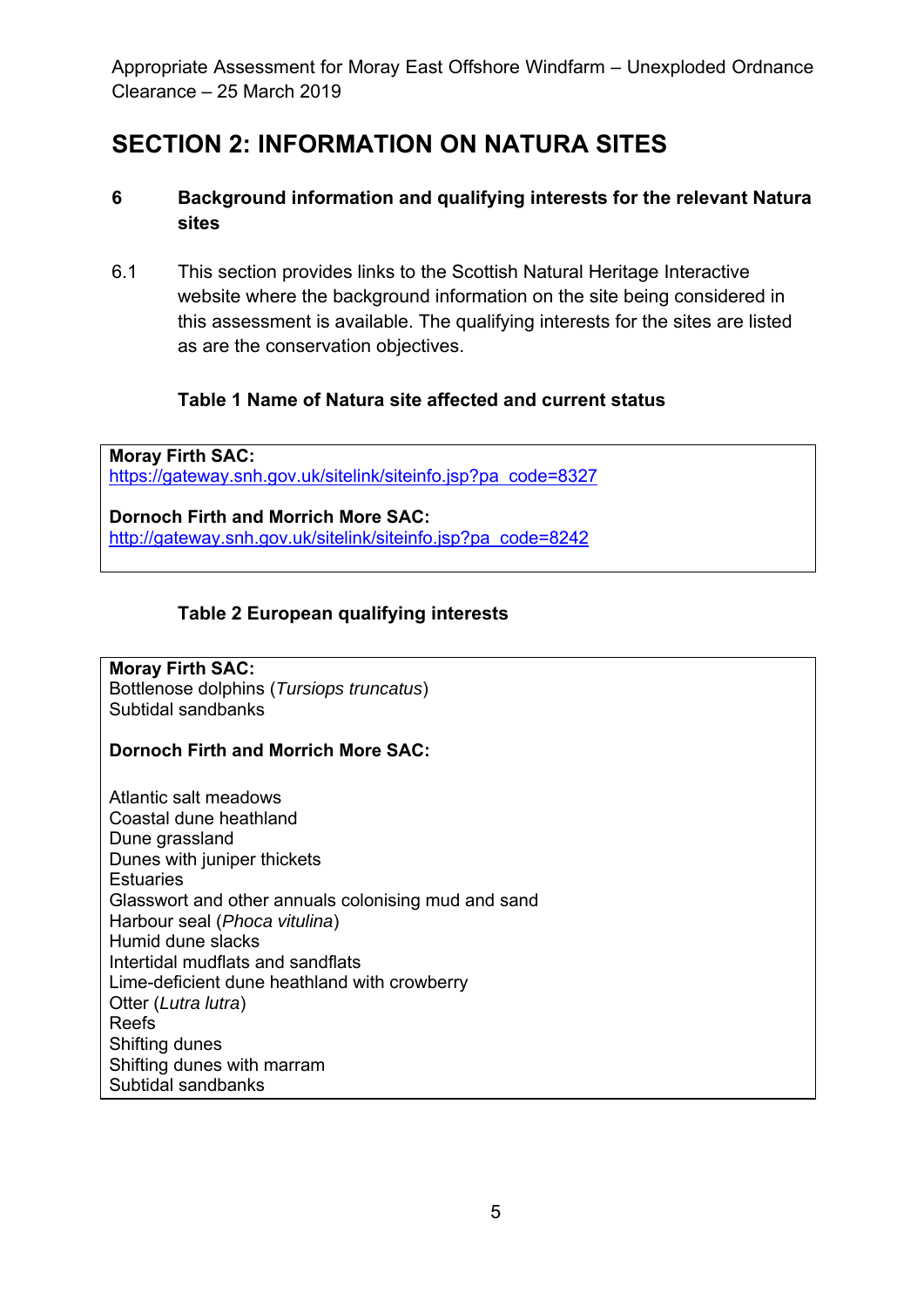## **Table 3 Conservation objectives**

#### **Moray Firth SAC and Dornoch Firth and Morrich More SAC:**

i) To avoid deterioration of the qualifying habitats (listed above) thus ensuring that the integrity of the site is maintained and the site makes an appropriate contribution to achieving favourable conservation status for each of the qualifying features; and

To ensure for the qualifying habitats that the following are maintained in the long term:-

- Extent of the habitat on site:
- Distribution of the habitat within site;
- Structure and function of the habitat:
- Processes supporting the habitat;
- Distribution of typical species of the habitat;
- Viability of typical species as components of the habitat; and
- No significant disturbance of typical species of the habitat.

ii) To avoid deterioration of the habitats of the qualifying species (listed above) or significant disturbance to the qualifying species, thus ensuring that the integrity of the site is maintained and the site makes an appropriate contribution to achieving favourable conservation status for each of the

qualifying features; and

To ensure for the qualifying species that the following are established then maintained in the long term:-

- Population of the species as a viable component of the site;
- Distribution of the species within site;
- Distribution and extent of habitats supporting the species;
- Structure, function and supporting processes of habitats supporting the species; and
- No significant disturbance of the species.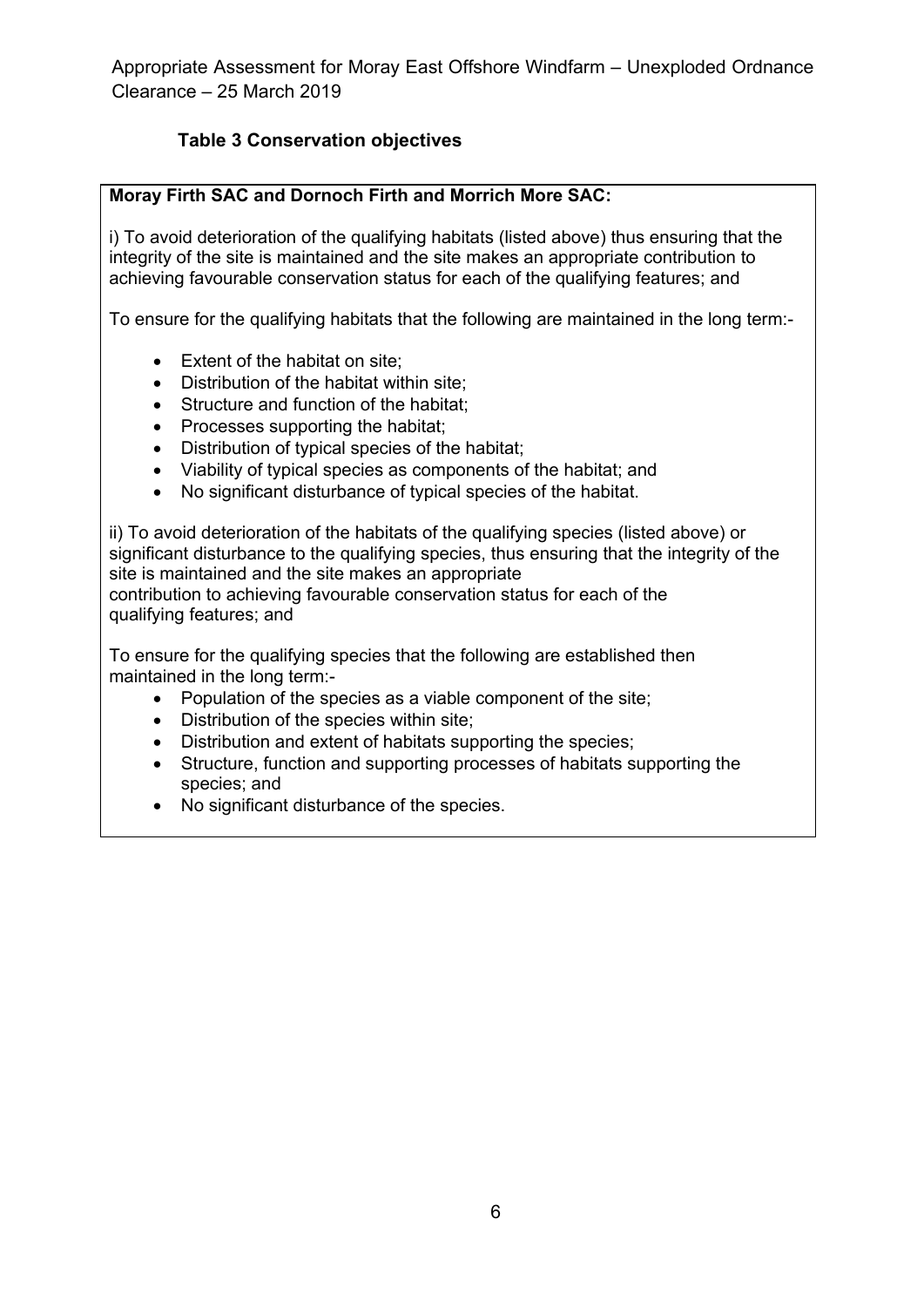## **SECTION 3: ASSESSMENT IN RELATION TO REGULATION 48 OF THE CONSERVATION (NATURAL HABITATS, &C.) REGULATIONS 1994 AND REGULATION 25 OF THE OFFSHORE MARINE CONSERVATION (NATURAL HABITATS, &C.) REGULATIONS 2007**

#### **7 Requirement for appropriate assessment**

7.1 *Is the operation directly connected with or necessary to conservation management of the site?* 

> The operation is not directly connected with or necessary to conservation management of the site.

7.2 *Is the operation likely to have a significant effect on the qualifying interest?*

In their response dated 16 January 2019, SNH advised that the proposal would have a likely significant effect on the following qualifying interests:

#### **Moray Firth SAC**

Bottlenose dolphins (*Tursiops truncatus*)

#### **Dornoch Firth and Morrich More SAC**

Harbour seal (*Phoca vitulina*)

MS-LOT agree with this advice and have undertaken an AA for the UXO clearance works for the Moray Firth SAC in relation to bottlenose dolphin and the Dornoch Firth and Morrich More SAC in relation to the harbour seal.

#### **8 Appropriate assessment of the implications for the site in view of the site's conservation objectives.**

- 8.1 MS-LOT have considered the advice provided by SNH dated 16 January 2019, 22 February 2019 and 12 March 2019 and have used it to support this assessment
- 8.2 SNH have based their advice on the information contained within the EPS Cetacean Risk Assessment and associated Marine Mammal Mitigation Plan ("MMMP") together with the UXO marine mammal assessment update.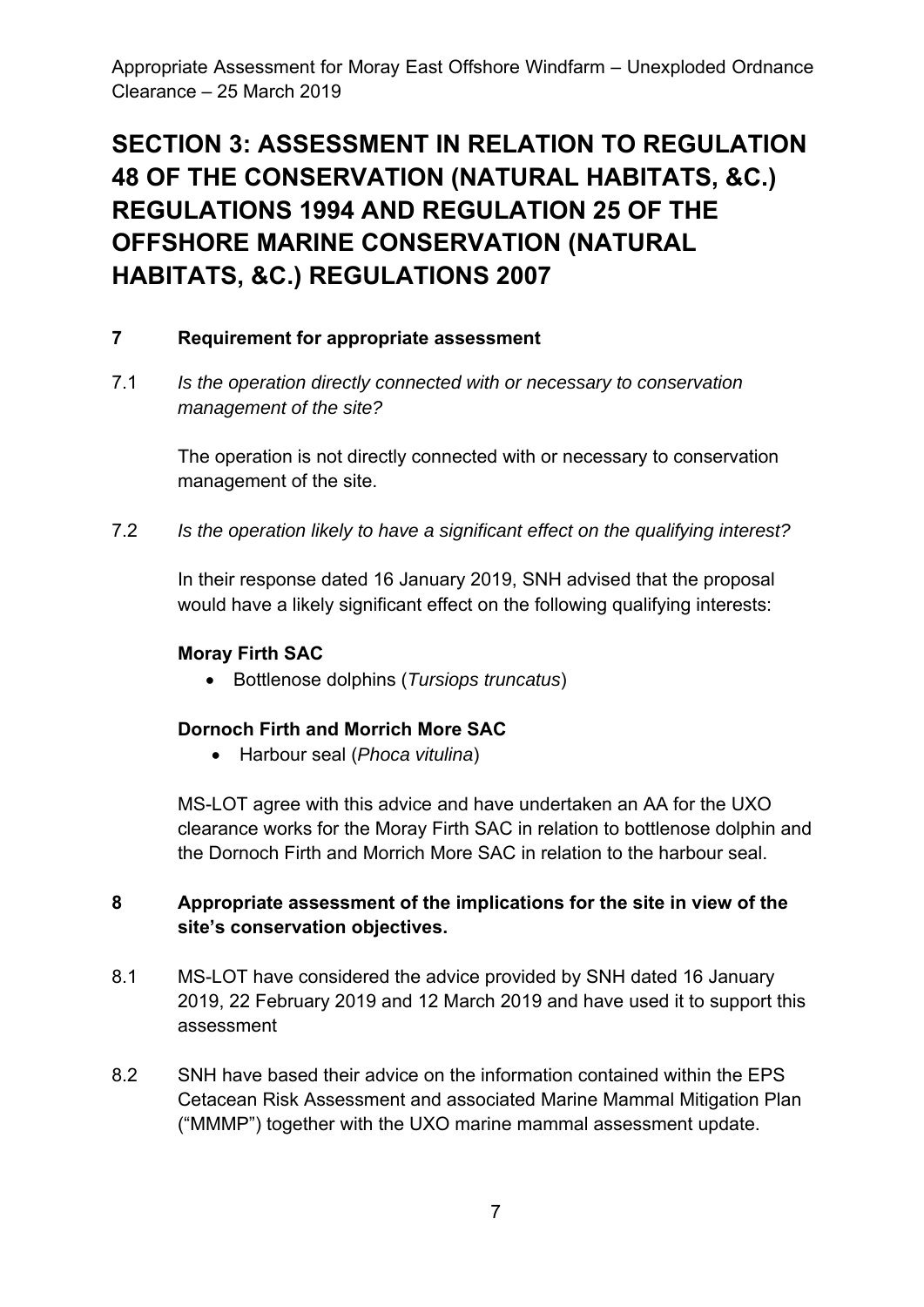- 8.3 In their correspondence of 16 January 2019, SNH advised that there is a risk of physical injury, auditory injury and disturbance impacts from the clearance of UXOs.
- 8.3.1 SNH recommended that the MMMP be fully implemented and also updated to include site specific modelling for both the wind farm site and OfTI corridor scenarios, if any UXO are identified in these areas. SNH noted that the OfTI cable corridor area, particularly within 3km of the coast, is a key transit corridor for bottlenose dolphins travelling around the East Coast. SNH further advised that, if any UXOs were identified in the export cable corridor within 3km of the Moray or Aberdeenshire Coast then further discussion would be required in respect of further mitigation options, including the potential for the use of bubble curtains.
- 8.3.2 Within their UXO marine mammal assessment update, Moray East undertook underwater noise modelling, informed by the results of the Moray East UXO inspection campaign. This identified the UXO requiring detonation and the scope of work considered the generic site characteristics and size of the UXO devices to be detonated. Moray East, in their UXO marine mammal assessment update, confirmed that no UXO were identified within 3km of the coast.
- 8.4 In their correspondence of 22 February 2019, on receipt of the UXO marine mammal assessment update, SNH provided further recommendations. SNH advised that clearance should be conducted as early as it practicable and at the latest before the summer season (mid‐April) and that the UXO with the largest charge size is cleared first. Moray East acknowledged that UXOs should be detonated as soon as reasonably possible but also stressed that UXO clearance prior to construction is necessary for health and safety reasons and UXO clearance would still occur later in the season if necessary. Moray East agreed that the largest UXO will be detonated first and, should this not be possible due to unforeseen circumstances, will contact MS-LOT in the first instance for further discussion. An assessment for the largest UXO's noise recording will follow within a few days after the detonation and this will be provided to MS-LOT and SNH. The noise monitoring of the first UXO detonations will be reviewed to determine if the noise source levels are similar to those used in the noise modelling. This will then be used to establish if any alterations to the mitigation, e.g. duration of ADD activation and scare charge sequence could be required or if there are any considerations to take into account for monitoring the remaining UXO detonations. Detonations will continue implementing the Marine Mammal Mitigation Protocol and undertaking noise monitoring during the analysis of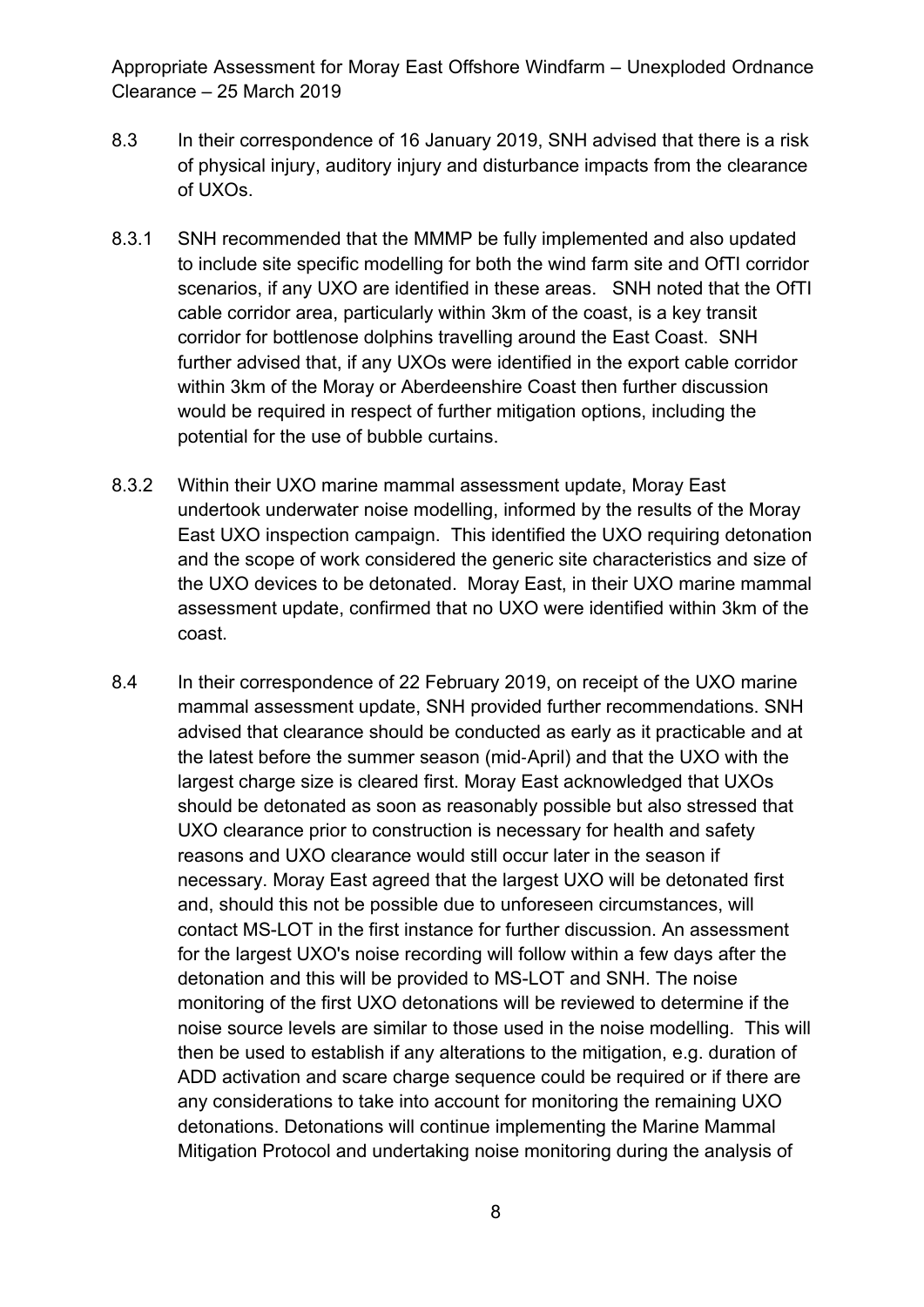results for the largest UXO (representing the worst case scenario within the updated marine mammal assessment).

- 8.4.1 SNH also strongly advised that noise recordings are made at 5km and at 10km for the largest UXO charge size and, ideally, other UXO detonations should also be recorded at 5km and 10km to validate the predictions and assumptions made in the UXO marine mammal assessment update. SNH recommended that the assessment of the noise recording is submitted to MS-LOT and SNH as close to real‐time as possible, so that any alterations to the mitigation and/or monitoring can be made quickly and used for the remaining UXOs. SNH further recommended the that use of drones for monitoring should also be considered.
- 8.4.2 Moray East subsequently provided SNH and MS-LOT with the UXO noise monitoring requirements memo on 7 March 2019, outlining their proposed approach to noise monitoring during the UXO detonations. Confirmation from SNH that this approach was acceptable was received on 12 March 2019. Given the location of the UXO from the coastline and detailed noise monitoring approach proposed for the UXO detonations, Moray East is not proposing any further monitoring for the UXO detonations.
- 8.5 SNH advised that provided the mitigation as outlined in the MMMP (as amended to account for SNH's advice) is fully implemented, the proposed UXO clearance will have no adverse effect on site integrity of the Moray Firth SAC or the Dornoch Firth and Morrich More SAC.
- 8.6 MS-LOT agree that the proposed Moray East works alone will have no adverse impact on the site integrity of either the Moray Firth SAC or the Dornoch Firth and Morrich More SAC and have carried out an in-combination assessment as outlined below.

#### **9 In-combination assessment**

- 9.1 MS-LOT have carried out an in-combination assessment to ascertain whether the Moray East proposal will have a cumulative effect with other plans or projects which, in-combination, would have the potential to affect the bottlenose dolphin qualifying interest of the Moray Firth SAC or harbour seals qualifying interest of the Dornoch Firth and Morrich More SAC.
- 9.2 MS-LOT are aware of the following projects which currently have an active marine licence and/or EPS licence and/or consent under Section 36 of the Electricity Act 1989 (as amended) and where likely significant effect was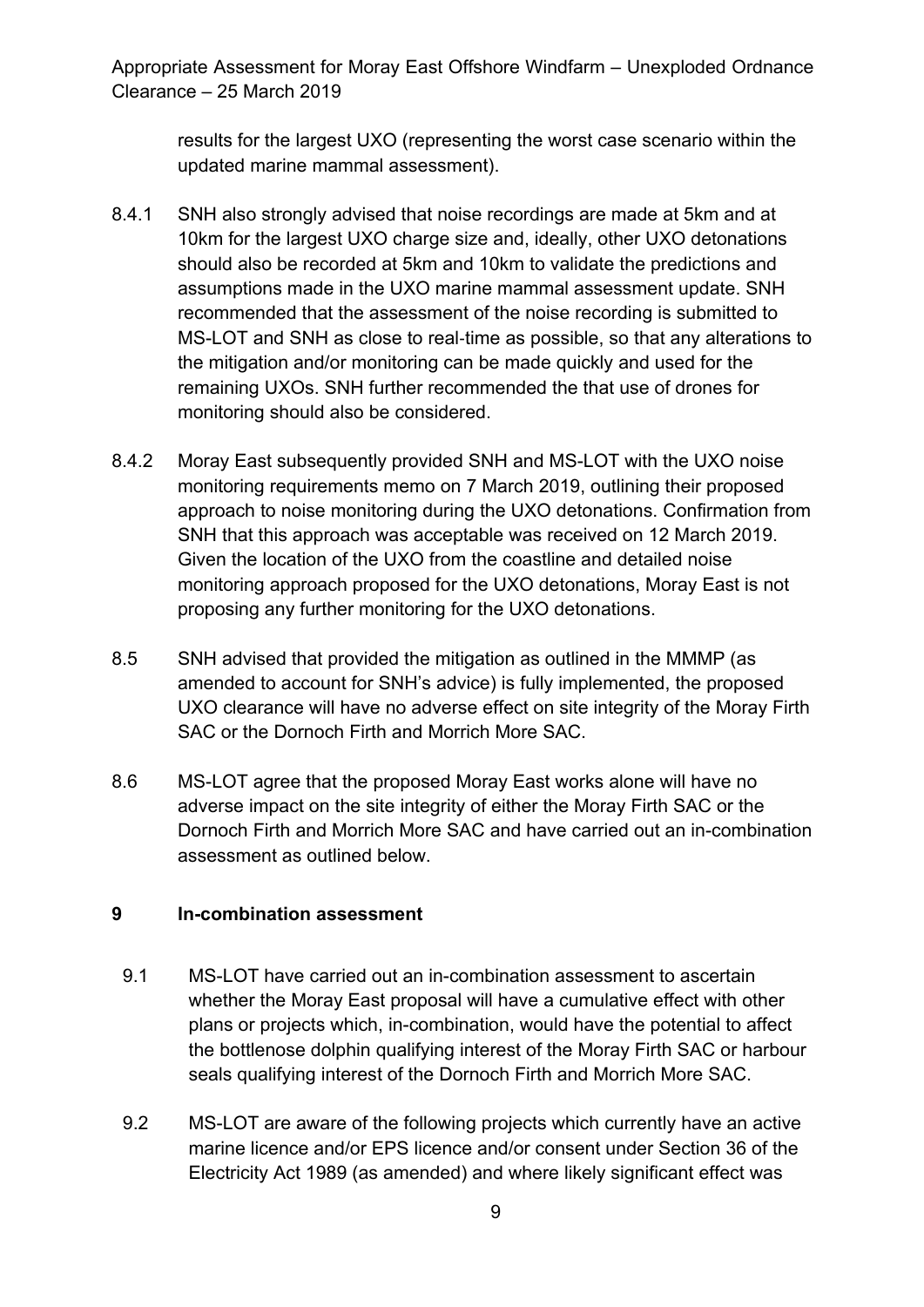> identified on the qualifying interests of the Moray Firth SAC or Dornoch Firth and Morrich More SAC. Each project has been considered as to whether the works will have an in-combination effect with the Moray East proposal.

## **Aberdeen Harbour Expansion Project ("AHEP"), construction, capital dredging and sea disposal**

- 9.3 Aberdeen Harbour Board ("AHB") proposes to develop a new harbour facility at Nigg Bay, Aberdeen, approximately 0.8km south of the existing harbour in Aberdeen City centre. Their proposal includes construction of two breakwaters, quaysides and associated infrastructure as well as a largescale capital dredge and sea disposal operation. Works commenced in late 2016 and are scheduled to take place over a 3-year period. Dredging operations are expected to last until September 2019, which is when their dredging licence expires. Test blasting was undertaken in August 2018 and discussions are currently underway regarding future blasting operations. Therefore, timelines relating to blasting are yet to be confirmed. AHB are no longer undertaking any impact piling as they will be using rotary piling, which it is thought to produce less noise. All marine elements of the works are scheduled to be complete by February 2020.
- 9.4 The AA for this project concluded that there would be no adverse effect on the site integrity of the Moray Firth SAC provided that the conditions set out in the AA are complied with. Provided that the conditions set out in the AHEP AA and this AA are implemented and complied with, MS-LOT conclude there will be no cumulative adverse impact on the site integrity of the Moray Firth SAC.

#### **Beatrice Offshore Wind Farm ("BOWL")**

- 9.5 Installation and operation of the Beatrice Offshore Windfarm which is located in the outer Moray Firth 13.5km from the Caithness coast. The total area of the development is  $131.5 \text{km}^2$ . The eastern edge of the development site is adjacent to the Moray East Offshore Windfarm comprising the proposed Telford Offshore Windfarm, Stevenson Offshore Windfarm and MacColl Offshore Windfarm. The operational lifespan of the wind farm is expected to be 25 years. The construction programme is expected to cover a period of three to five years. BOWL construction started in April 2017 and will continue until approximately the end of 2019.
- 9.6 A full project description can be found here.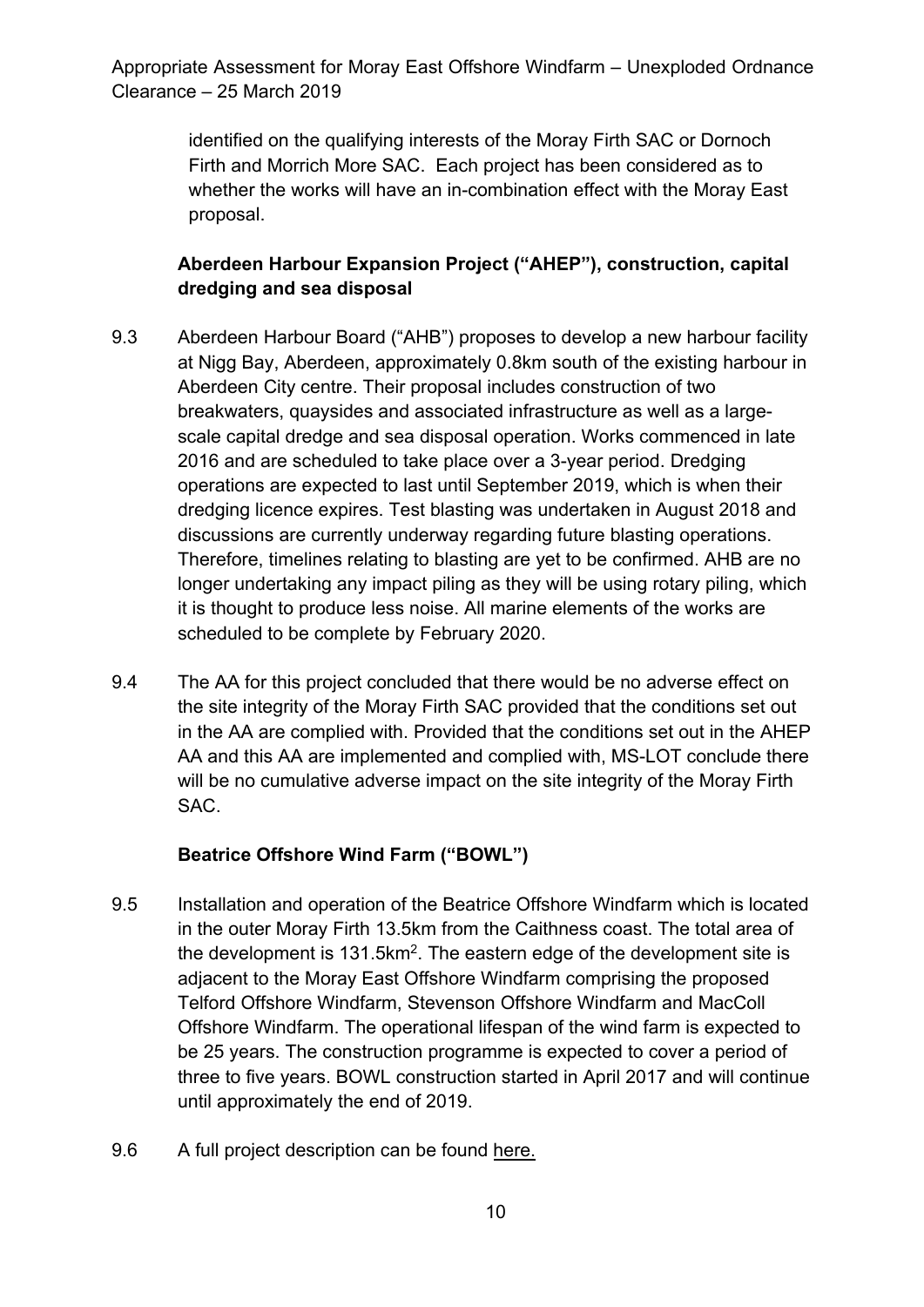9.7 The AA for this project concluded that there would be no adverse effect on the site integrity of the Moray Firth SAC or the Dornoch Firth and Morrich More SAC provided that the conditions set out in the AA are complied with. Provided that the conditions set out in the Moray East AA are also complied with and implemented, MS-LOT conclude that there will be no significant adverse effects on the site integrity of the Moray Firth SAC or the Dornoch Firth and Morrich More SAC in-combination with the Moray East proposal.

### **Caithness Moray Rock Placement**

- 9.8 The works consist of the placement of rock protection along the route of the Caithness to Moray cable installed under previous consents. Deposits of 154,127 tonnes of crushed rock is proposed to be placed over the existing power cable bundle in areas of hard ground conditions. The rock placement activities will be executed by Dynamic Positioned Fall Pipe Vessels. Larger rocks (i.e. those that cannot be placed by fall pipe) will be placed on to the rock berm through use of a crane and large rock grab. The work will require the use of a Multi Beam Echo Sounder ("MBES") system for pre- and postwork surveys, Ultra Short Baseline ("USBL") positioning systems and beacons.
- 9.9 The AA for this project concluded that there would be no adverse effect on the site integrity of the Moray Firth SAC or the Dornoch Firth and Morrich More SAC. MS-LOT conclude that provided the conditions set out in the AA is complied with there will be no adverse effect on the site integrity of the Moray Firth SAC or the Dornoch Firth and Morrich More SAC.

## **Forth and Tay Windfarm Developments**

- 9.10 When considered collectively, the following developments are referred to as the "Forth and Tay Windfarm Developments"
	- Neart na Gaoithe Offshore Windfarm Limited development ("NNGOWL"), approximately 15.5km to the east of Fife Ness in the outer Firth of Forth.
	- Inch Cape Offshore Limited development ("ICOL"), approximately 15km to the east off the Angus coastline.
	- Seagreen Alpha Wind Energy Limited development ("SAWEL"), approximately 27km off the Angus coastline.
	- Seagreen Bravo Wind Energy Limited development ("SBWEL"), approximately 38km off the Angus coastline.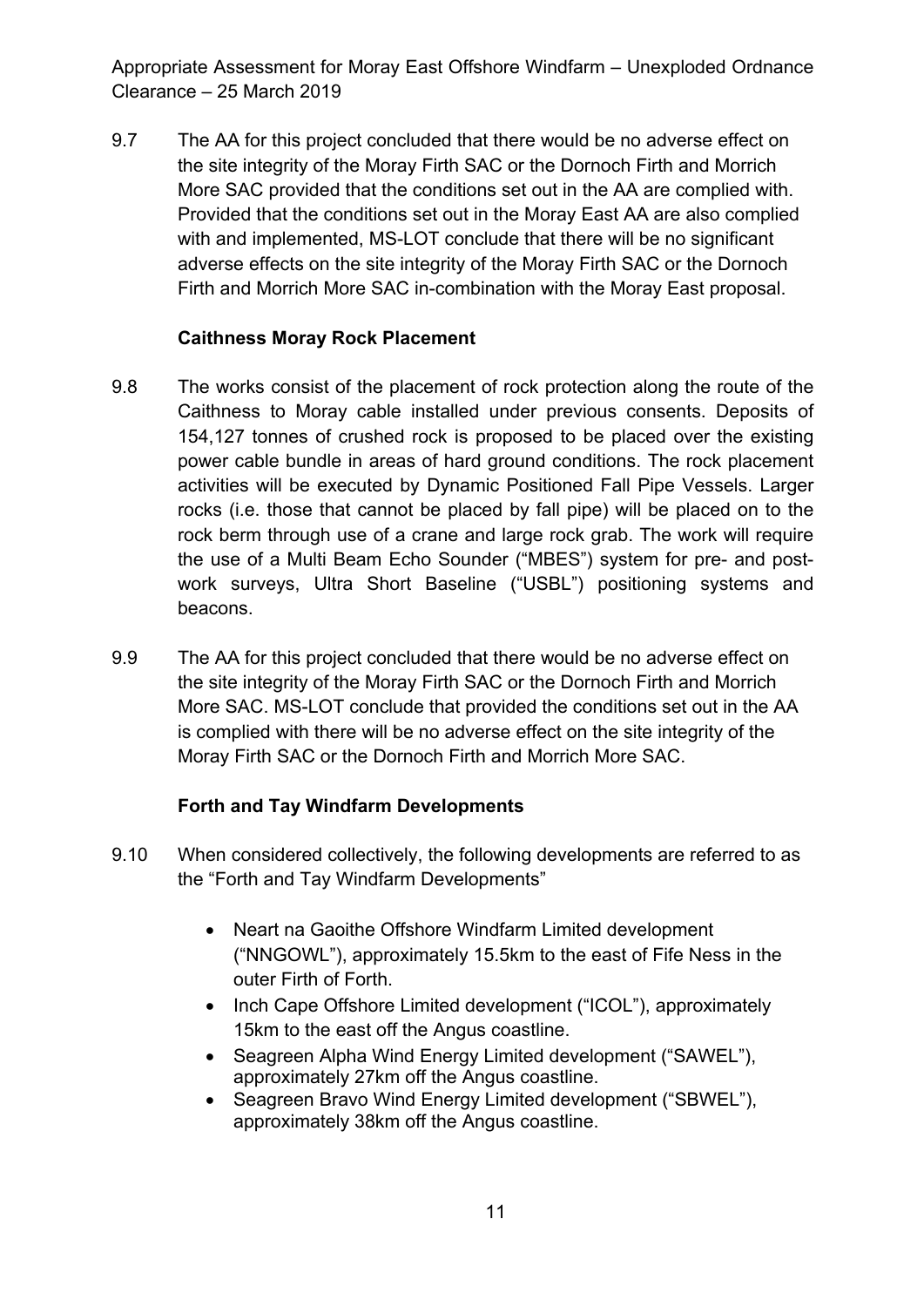- 9.11 A full project description for each development can be found here: NNGOWL, ICOL, SAWEL, SBWEL.
- 9.12 The developers for these projects are currently in the process of applying for new consents or to vary their current licences. The work to construct these wind farms will not be starting within the timeframe of the Moray East proposed works. Given that the timescales for construction of these projects do not overlap with the proposed UXO clearance works, MS-LOT consider that there will not be an in-combination effect on the Moray Firth SAC.

#### **Hywind Scotland Pilot Park**

- 9.13 The Hywind Pilot Park is located approximately 25km off the coast at Peterhead, North East Scotland just outside the 12nm territorial water limit. The project includes construction, installation, operation and maintenance activities. Five 6MW wind turbine generators ("WTGs") have been installed and are expected to produce up to 135GWh per year of electricity. The turbines are positioned between 800 to 1,600m apart and attached to the seabed by a three-point mooring spread and anchoring system. Three anchors are required per turbine and the radius of the mooring system extends between 600 to 1,200m out from each turbine. All construction and installation works are complete and the project is now in the operational phase.
- 9.14 A full project description can be found here.
- 9.15 The AA for this project concluded that there would be no adverse effect on the site integrity of the Moray Firth SAC. Given the fact that the main risk identified from the Hywind Pilot Park was in relation to cable laying activities, which are now complete, MS-LOT conclude there will be no cumulative impact with the proposed UXO clearance works on the Moray Firth SAC.

#### **Kincardine Offshore Windfarm Limited ("KOWL")**

9.16 KOWL is a proposed demonstrator floating offshore windfarm development that is located to the south east of Aberdeen, approximately eight miles from the Scottish coastline. The development is considered a commercial demonstrator site, which will utilise floating semi-submersible technology to install six or eight wind turbine generators, with a combined maximum generating capacity of 50 MW, in approximately 60 to 80 m of water. The proposal also includes inter-array cabling to the connection point at the onshore Redmoss substation, Altens, Aberdeen.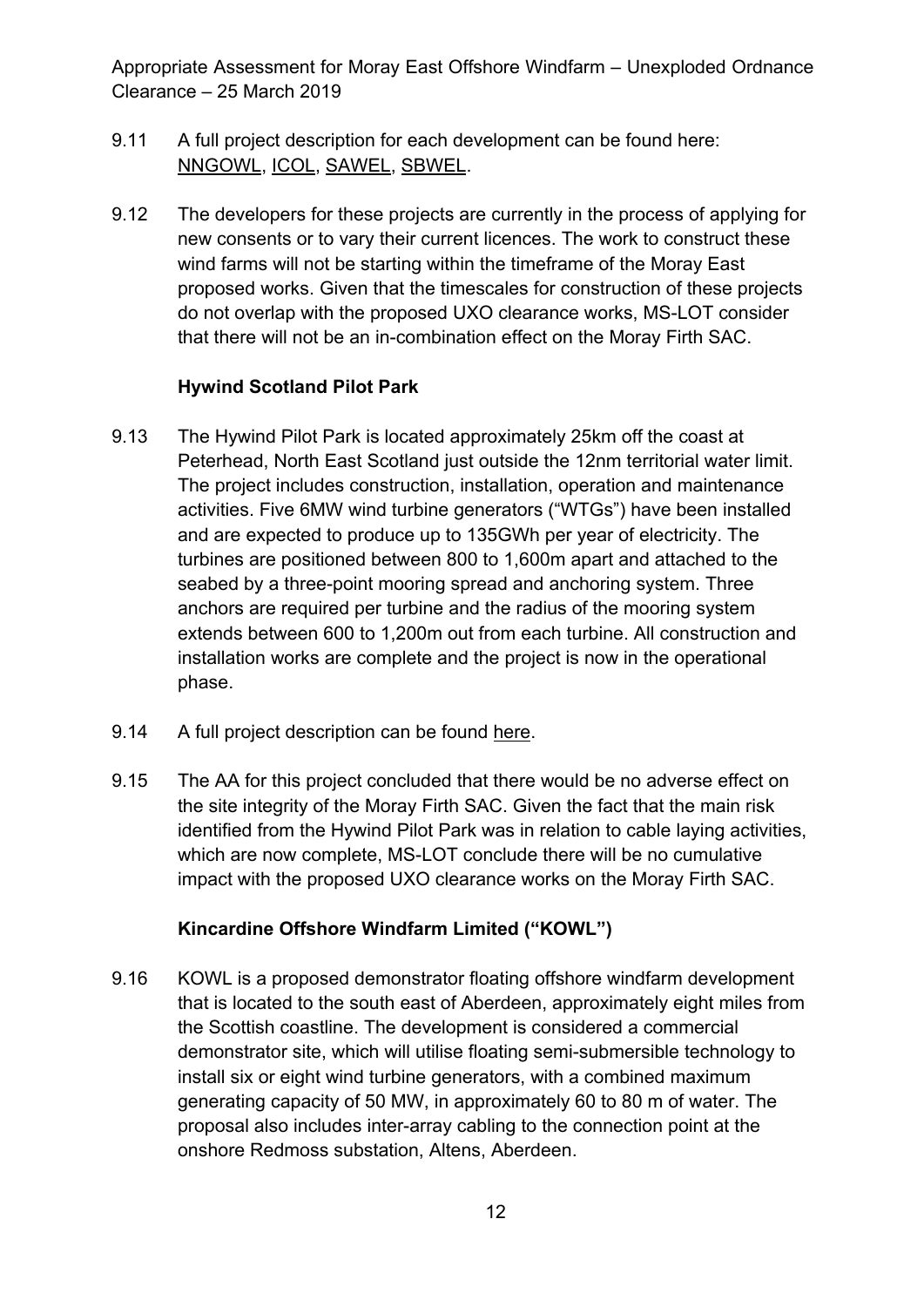- 9.17 The development is located approximately 150 km from the nearest point of the SSE proposed works.
- 9.18 A full project description can be found here.
- 9.19 The AA for this project concluded that there would be no adverse effect on the site integrity of the Moray Firth SAC. Given the fact that the main risk identified from KOWL was in relation to cable laying activities, which are not expected to coincide with the timings of the Moray East UXO clearance, MS-LOT conclude there will be no cumulative impact on the Moray Firth SAC.

#### **MeyGen Phase 1**

- 9.20 Construction and operation of a tidal array in the Inner Sound of the Pentland Firth. Phase 1a of the project is complete with 4 tidal turbines having been installed. Phases 1b and 1c are likely to commence late 2019.
- 9.21 A full project description can be found here.
- 9.22 The AA for this project concluded that there would be no adverse effect on the site integrity of the Moray Firth SAC or the Dornoch Firth and Morrich More SAC. Due to the fact that no works will be undertaken during the same timescale as Moray East's proposed UXO clearance, MS-LOT conclude there will be no cumulative impact with the Moray East proposal on the Moray Firth SAC or the Dornoch Firth and Morrich More SAC.

#### **Montrose Port Authority, construction of new quay**

- 9.23 The proposed works include the construction of a new quay wall and hard standing area.
- 9.24 MS-LOT concluded that providing the work is undertaken strictly in accordance with the mitigation outlined by SNH there would be no adverse effect on the site integrity of the Moray Firth SAC.
- 9.25 The AA for this project concludes that provided the conditions set out within both AAs are complied with there will be no adverse effect on the site integrity of the Moray Firth SAC in relation to bottlenose dolphin.

#### **Port of Cromarty Firth, construction and dredging**

9.1 The proposed phase 4 project involves land reclamation to provide an additional 4.5Ha of laydown space to the west of the previously completed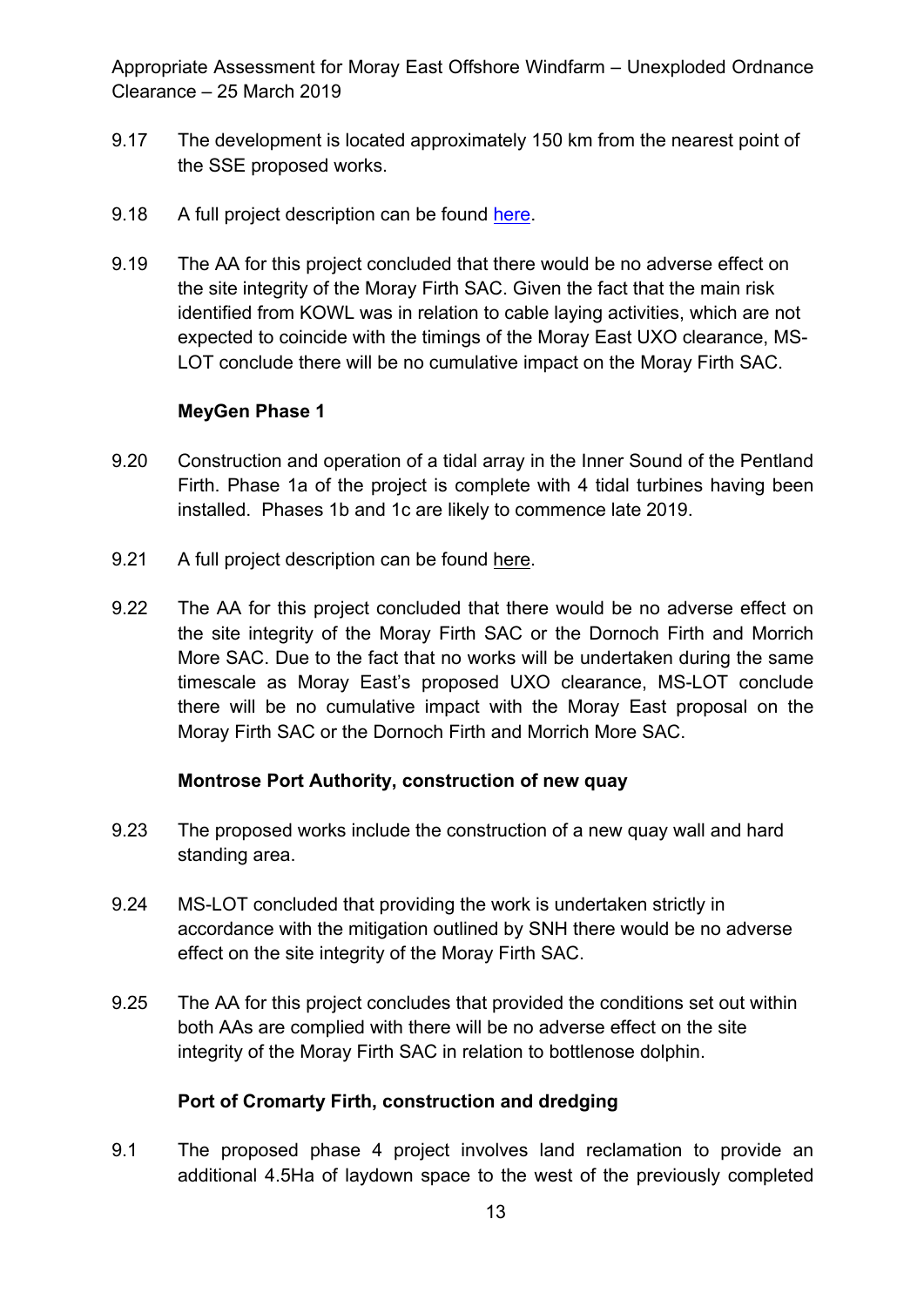phase 3 development, including the construction of 215m of quay wall to create a new berth adjacent to the existing berth 5 to create a combined 369m long quay face. Fendering will then be installed along berth 5 and the new berth 6.

- 9.2 A rock armour revetment will be constructed along the north and west sides of the new laydown area with a tubular and sheet piled wall forming the new quay. The existing rock armour will be removed from the western edge of the phase 3 development and re-used on phase 4. The area will then be lined with a geotextile membrane and infilled, before appropriate drainage, bollards and services are installed prior to surfacing.
- 9.3 Dredging will be required along the toe of the new revetment structure and a second campaign will be required to create a finished depth of 12 metres along the new berth. The total dredge volume is estimated to be 110,000m<sup>3</sup> of material. It is anticipated that up to 60,000m<sup>3</sup> of material will be suitable for re-use within the land reclamation and that the remainder will be deposited at the Sutors dredge spoil deposit area.
- 9.4 The works are scheduled to take place between 01 November 2018 and 31 March 2020. A full project description can be found here.
- 9.5 The AA for this project concluded that there would be no adverse effect on the site integrity of the Moray Firth SAC or the Dornoch Firth and Morrich More SAC provided that the resulting conditions are complied with. Provided that the conditions within the Port of Cromarty Firth AA and this AA are complied with, MS-LOT will conclude there will be no significant adverse effect on the Moray Firth SAC or the Dornoch Firth and Morrich More SAC in combination with the Montrose Port Authority proposal.

#### **Scottish water, extension to outfall at Ardersier**

9.26 The Scottish Water proposal is to extend the outfall pipe to the lowest astronomical tide by installing a new 310 metre long pipe in order to meet SEPA's dilution requirements. The works will involve clearance of rock armour on the foreshore to enable the removal of existing manhole chambers. A short section of sheet pile cut will be installed using vibro-piling to just seaward of Mean High Water Springs. A pipeline trench will then be excavated using a jack up barge. The trench will be graded due to the gravelly substrate so may be up to 27 metres wide at the surface to allow a 1 metre width at the base. A pair of small diameter tubes will be installed using vibro-piling at 50 metre intervals along either side of the trench to keep the pipeline centralised within the trench during pipe pulling operations. The new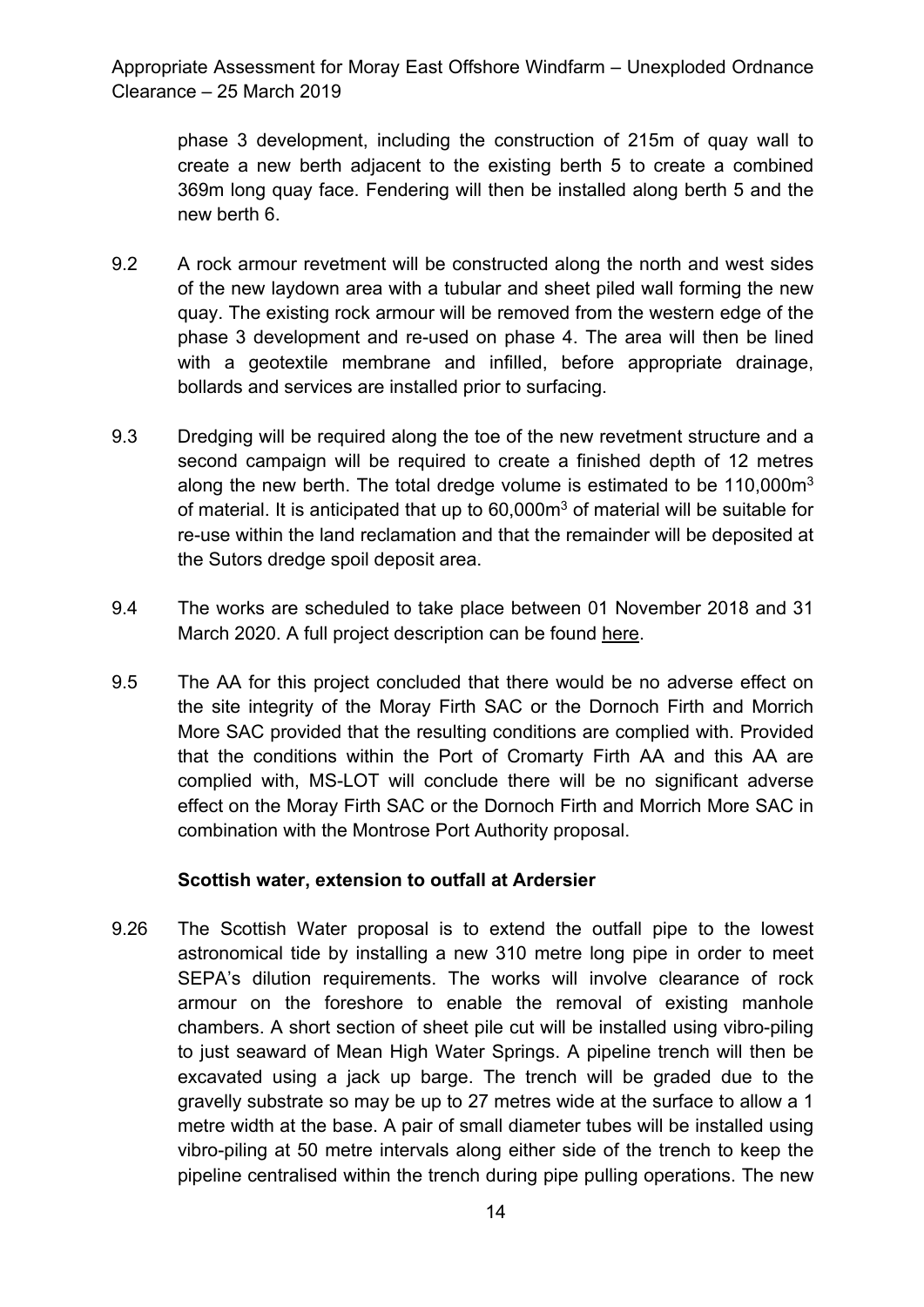pipe will be filled with air to make it buoyant while it is pulled into position. It will then be gradually flooded to allow it to sink into the trench. It will be weighted down with pre-cast concrete collars. A diffuser will be installed at the end of the pipe before the trench is backfilled using excavated material.

- 9.27 The works are scheduled to commence in January 2019 and be completed by March 2019, however there is the potential for delay caused by weather conditions, making it unsafe to carry out crew transfer on and off the jack-up barge. This may mean that the works cannot be completed until the end of May 2019.
- 9.6 The AA for this project concluded that there would be no adverse effect on the site integrity of the Moray Firth SAC. Due to the small scale of these works and providing that the conditions for both the Scottish Water AA and this AA are complied with, MS-LOT will conclude there will be no significant adverse effect on the Moray Firth SAC in combination with the Scottish Water proposal.

#### **Sea Mammal Research Unit Seal Licence**

- 9.28 The Sea Mammal Research Unit ("SMRU") have applied for a licence to take seals in Scotland for scientific, research or educational purposes. The proposed activities are to be carried out between 01 February 2019 until 31 January 2020. The means by which seals are taken is by capture using bag nets or canvas bags on land, or at sea in tangle nets, seine nets, popup nets or traps in areas used by seals. Seals may be sedated to assist capture on land using tranquillizer darts administered with a blow-pipe. Seals are normally released after capture, unless a seal is seriously injured or disabled and has no reasonable chance of recovering. If a seal is injured while being taken, appropriate veterinary care is administered.
- 9.29 The conditions for the SMRU AA state that where seals are to be taken within a SAC and/or where the activities are to be undertaken within 50 km of a site designated for harbour seal, the licensee must request written approval from the licensing authority at least 28 days prior to the commencement of the activity. The request must include details of the proposed activity and an assessment of the effects on the qualifying interest(s) of the designated site(s). No such activity can be undertaken until such time as written approval has been granted by the licensing authority.
- 9.30 The AA for this project concluded that there would be no adverse effect on the site integrity of the Moray Firth SAC provided that the resulting conditions are complied with. Provided that the conditions within the SMRU AA and this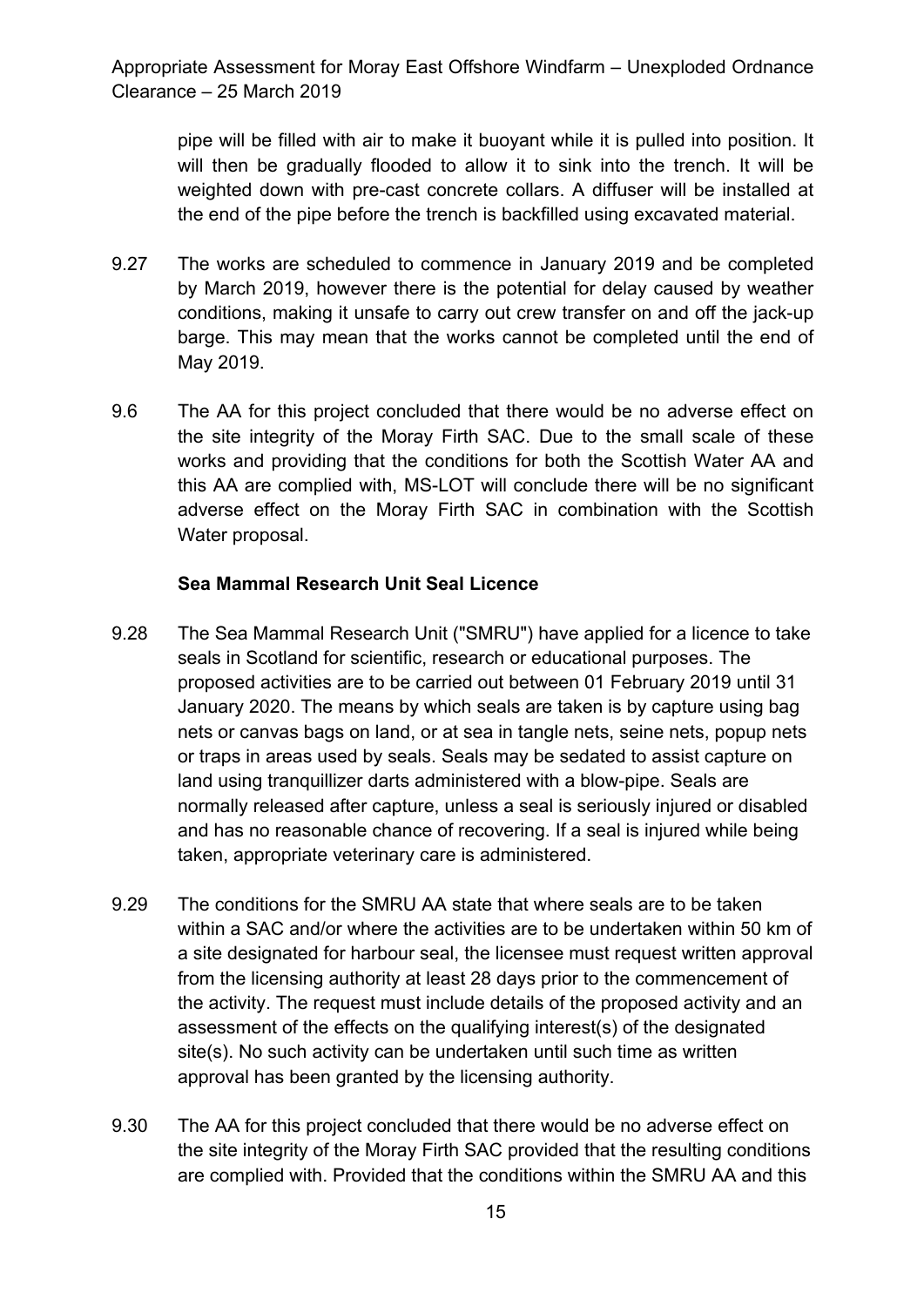AA are complied with, MS-LOT will conclude there will be no significant adverse effect on the Dornoch Firth & Morrich More SAC in combination with the SMRU proposal.

## **SSE, Geophysical survey and cable laying activities**

- 9.31 SSE applied for a European Protected Species licence for geophysical survey works, use of positioning equipment, and cable laying activities along the route of the Caithness to Moray high-voltage, direct current cable. The survey works consist of use of geophysical equipment which emits sound and noise generate from cable laying activities. The cable laying works were initially licensed until 31 March 2018 but SSE have since applied for two variations to extend the validity of the licence. The current licence expires on 31 August 2019.
- 9.32 The AA for this project concluded that there would be no adverse effect on the site integrity of the Moray Firth SAC provided that the work is undertaken strictly in accordance with the mitigation outlined by SNH. Providing the conditions in this AA are implemented, MS-LOT conclude there will be no cumulative adverse impact with the proposed UXO clearance on the Moray Firth SAC.

## **Dredging operations**

9.33 In addition to the projects listed above, there are a number of dredging operations with active licences which were identified as having a likely significant effect on qualifying features of the Moray Firth SAC. The table below summarises these projects.

**Table 1 Dredging operations identified as having a likely significant effect on the bottlenose dolphin qualifying feature of the Moray Firth SAC** 

| <b>Location of</b> | Type of       | <b>Amount of</b>    | <b>Disposal</b> | <b>Timeframes</b>  |
|--------------------|---------------|---------------------|-----------------|--------------------|
| <b>Dredge</b>      | <b>Dredge</b> | <b>Dredge</b>       | <b>Site</b>     |                    |
|                    |               | <b>Material</b>     |                 |                    |
| Aberdeen           | Maintenance   | 295,500 wet         | Aberdeen        | April 2018 - April |
| Harbour            |               | tonnes              |                 | 2019               |
|                    |               |                     |                 |                    |
| Portknockie        | Capital       | 1,000m <sup>3</sup> | <b>Buckie</b>   | June $2016 - May$  |
|                    |               |                     |                 | 2019               |
| Findochty          | Capital       | 2,900m <sup>3</sup> | <b>Buckie</b>   | June $2016 -$ May  |
|                    |               |                     |                 | 2019               |
| Cullen             | Capital       | 1,000m <sup>3</sup> | <b>Buckie</b>   | June 2016 - May    |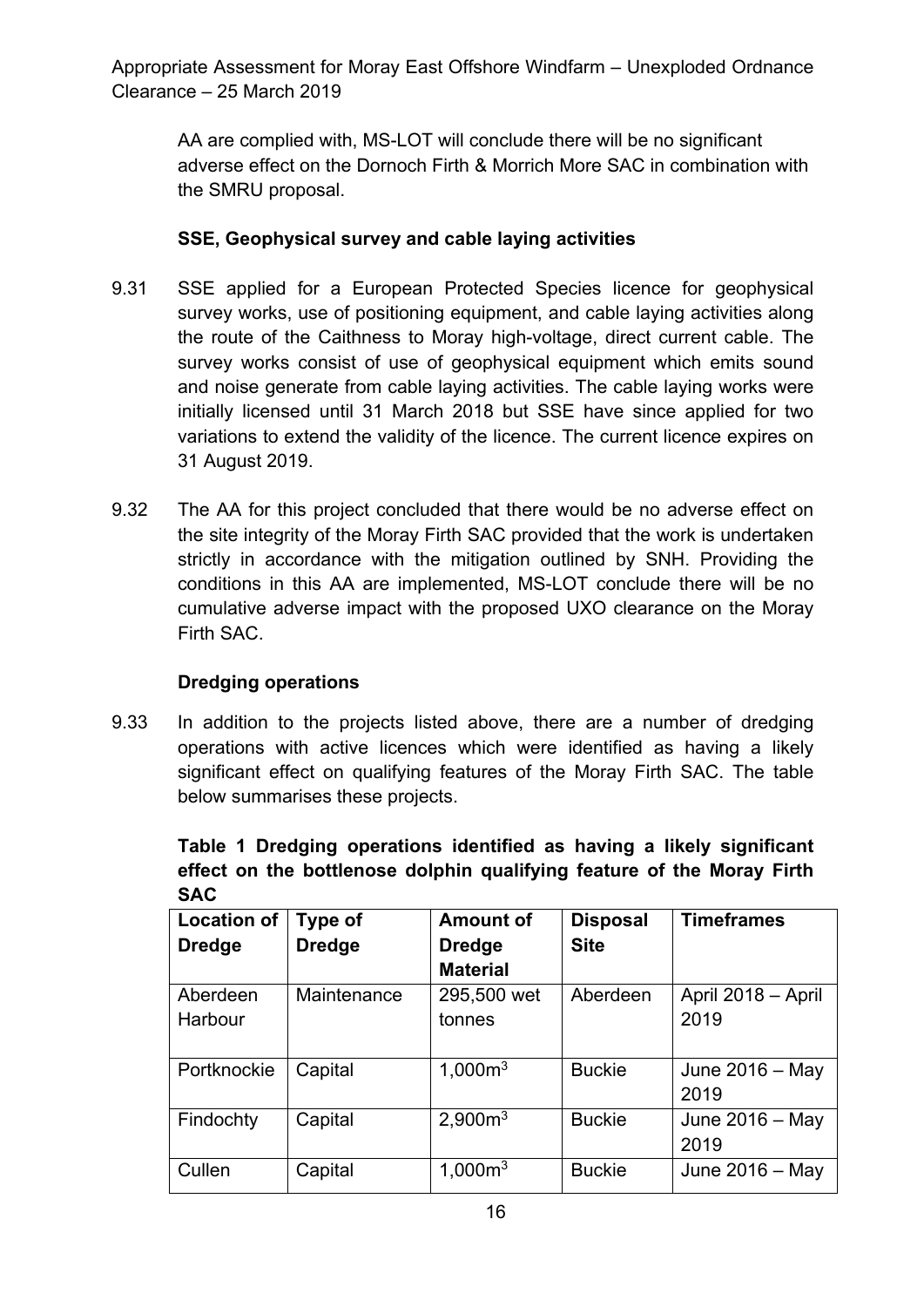|             |             |                     |                 | 2019              |
|-------------|-------------|---------------------|-----------------|-------------------|
| Hopeman     | Capital     | 500 <sup>m3</sup>   | <b>Burghead</b> | September 2016    |
|             |             |                     |                 | $-$ August 2019   |
| <b>Nigg</b> | Maintenance | 6,000m <sup>3</sup> | <b>Sutors</b>   | March $2017 -$    |
|             |             |                     |                 | <b>March 2020</b> |
| Cromarty    | Maintenance | 3,840 wet           | <b>Sutors</b>   | October $2018 -$  |
|             |             | tonnes              |                 | 30 September      |
|             |             |                     |                 | 2019              |
| Montrose    | Maintenance | 246,000 wet         | Lunan Bay       | December 2018 -   |
|             |             | tonnes              |                 | December 2019     |

- 9.34 All of the projects listed in table 4 were identified as having a likely significant effect on the bottlenose dolphin qualifying feature of the Moray Firth SAC.
- 9.35 For each of these dredging operations the associated AA required mitigation measures to reduce the risk of harm to marine mammals and, if these were followed, the AAs concluded that there would be no adverse effect on the site integrity of the Moray Firth SAC in relation to bottlenose dolphin.
- 9.36 MS-LOT note that the dredging disposal operations are within specific locations that have been used for this purpose in the past and have mitigation measures in place to reduce the risk of injury or disturbance to bottlenose dolphin. Based on this information, MS-LOT conclude that the dredging and disposal operations in-combination with the Moray East UXO clearance works will not have an adverse effect on the site integrity of the Moray Firth SAC in relation to bottlenose dolphin.

#### **10 MS-LOT conclusion**

**MS-LOT conclude that the Moray East UXO clearance works will not adversely affect the site integrity of the Moray Firth SAC in relation to bottlenose dolphin or the Dornoch Firth and Morrich More SAC in relation to harbour seal either in isolation or in-combination with the developments described above.**